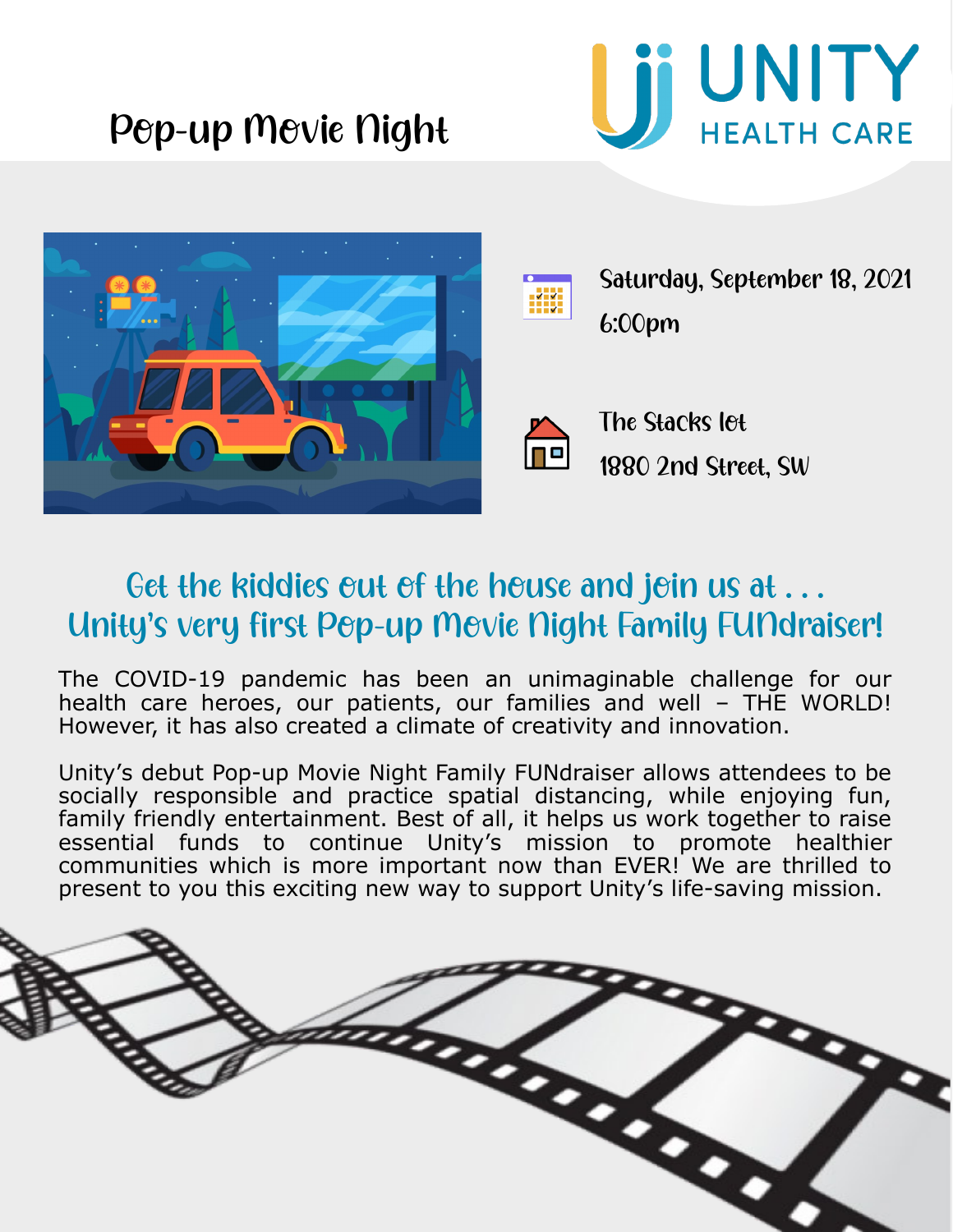

| $\bullet$<br>Company logo/name printed on 450 Gift Bags<br>Feature recognition during Unity's annual donor appreciation<br>event<br>Name displayed on a Unity Donor "Wall of Healing," located at<br>either the Anacostia, Parkside, or Upper Cardozo Health Center<br>Recognition in Unity's Annual Report<br>Bags (450 qty)<br><b>Movie Premiere:</b><br>Includes entry for four cars<br>○ Each of the four cars will receive: | <b>Red Carpet TITLE</b><br><b>20.000</b><br><b>FMV \$754</b><br><i>(ene available)</i> | <b>Film Promotion:</b><br>"Theater" named after sponsor, recognized with signage at<br>event<br>Movie presented exclusively by your company on all event digital<br>and printed promotional and event day materials<br>Company/name mention during remarks prior to movie<br>Shout out by live entertainment<br>$\bullet$<br>30 second commercial video spot (provided by sponsor by<br>$\bullet$<br>September 3, 2021) prior to movie*<br>Full screen ad on movie screen prior to movie (ads due by<br>September 3, 2021)*<br>Prominent company logo/name promoted on movie screen prior to<br>movie*<br>Company logo/name with link to company website promoted on<br>ticket selling website<br>Company name included in any event press releases<br>Company logo/name promoted in Unity Health Care social media<br>$\bullet$<br>accounts (LinkedIn, Facebook, Twitter, and Instagram)<br>Company logo/name promoted on event website with link to<br>company website<br>Company logo/name prominently displayed on e-ticket<br>$\bullet$<br>Company logo/name printed on 450 Snack Packs |
|----------------------------------------------------------------------------------------------------------------------------------------------------------------------------------------------------------------------------------------------------------------------------------------------------------------------------------------------------------------------------------------------------------------------------------|----------------------------------------------------------------------------------------|----------------------------------------------------------------------------------------------------------------------------------------------------------------------------------------------------------------------------------------------------------------------------------------------------------------------------------------------------------------------------------------------------------------------------------------------------------------------------------------------------------------------------------------------------------------------------------------------------------------------------------------------------------------------------------------------------------------------------------------------------------------------------------------------------------------------------------------------------------------------------------------------------------------------------------------------------------------------------------------------------------------------------------------------------------------------------------------------|
|                                                                                                                                                                                                                                                                                                                                                                                                                                  |                                                                                        | Opportunity to include any company promotional items in the Gift                                                                                                                                                                                                                                                                                                                                                                                                                                                                                                                                                                                                                                                                                                                                                                                                                                                                                                                                                                                                                             |
| • Free Concessions (alcohol not permitted)<br>• Concierge service: a personal runner to retrieve<br>and deliver your concessions                                                                                                                                                                                                                                                                                                 |                                                                                        | • VIP parking location                                                                                                                                                                                                                                                                                                                                                                                                                                                                                                                                                                                                                                                                                                                                                                                                                                                                                                                                                                                                                                                                       |

*\*All on-screen commercials, ads and logos are shown to the audience for half an hour before the movie starts.* 

 $\frac{1}{2}$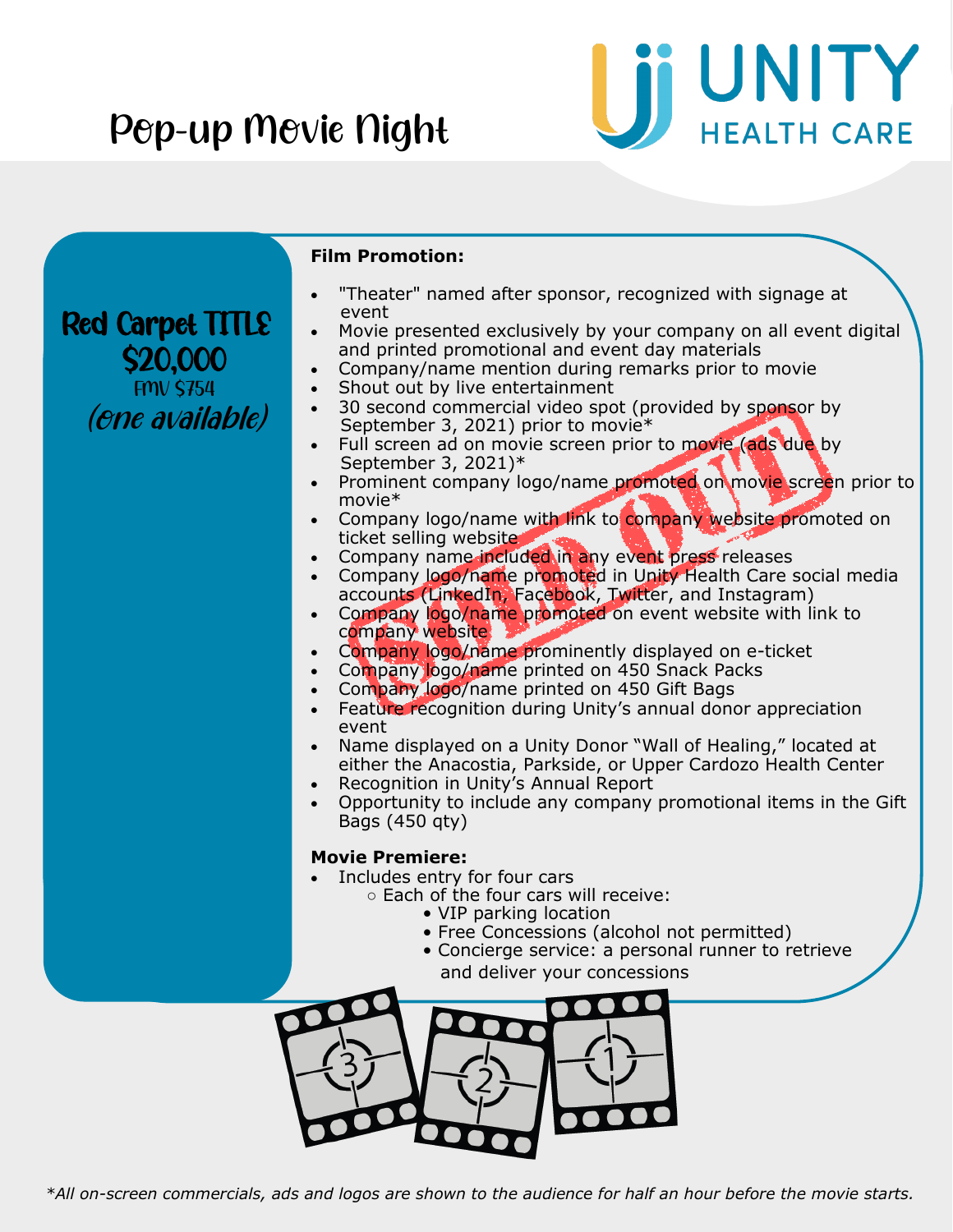

|                                              | <b>Film Promotion:</b>                                                                                                                                                                                                                                                                                                                                                                                                                                                                                                                                                                                                                                                                                                                                                                                                                                                                                                                                                                                                                                                                                                   |
|----------------------------------------------|--------------------------------------------------------------------------------------------------------------------------------------------------------------------------------------------------------------------------------------------------------------------------------------------------------------------------------------------------------------------------------------------------------------------------------------------------------------------------------------------------------------------------------------------------------------------------------------------------------------------------------------------------------------------------------------------------------------------------------------------------------------------------------------------------------------------------------------------------------------------------------------------------------------------------------------------------------------------------------------------------------------------------------------------------------------------------------------------------------------------------|
| Preductien<br>\$10,000<br><b>FMV \$635</b>   | Company/name mention during remarks prior to movie<br>15 second commercial video spot (provided by sponsor by<br>September 3, 2021) prior to movie*<br>Full screen ad on movie screen prior to movie (ads due by<br>$\bullet$<br>September 3, 2021)*<br>Prominent company logo/name promoted on movie screen prior to<br>$\bullet$<br>$move*$<br>Company name included in any event press releases<br>Company logo/name promoted in Unity Health Care social media<br>accounts (LinkedIn, Facebook, Twitter, and Instagram)<br>Company logo/name promoted on event website with link to<br>company website<br>Company logo/name included on e-ticket<br>Company logo/name printed on 450 Snack Packs<br>Company logo/name printed on 450 Gift Bags<br>Name displayed on a Unity Donor "Wall of Healing," located at<br>either the Anacostia, Parkside, or Upper Cardozo Health Center<br>Recognition in Unity's Annual Report<br>Opportunity to include any company promotional items in the Gift<br>Bags (450 gty)<br><b>Movie Premiere:</b><br>Includes entry for three cars<br>o Each of the three cars will receive: |
| <b>Studie</b><br>\$5,000<br><b>FMV \$275</b> | • VIP parking location<br><b>Film Promotion:</b><br>Half screen ad on movie screen prior to movie (ads due by<br>$\bullet$<br>September 3, 2021)*<br>Prominent company logo/name promoted on movie screen prior to<br>movie*<br>Company name included in any event press releases<br>Company logo/name promoted in Unity Health Care social media<br>accounts (LinkedIn, Facebook, Twitter, and Instagram)<br>Company logo/name promoted on event website with link to<br>$\bullet$<br>company website<br>Company logo/name included on e-ticket<br>Name displayed on a Unity Donor "Wall of Healing," located at ei-<br>ther the Anacostia, Parkside, or Upper Cardozo Health Center<br>Recognition in Unity's Annual Report<br><b>Movie Premiere:</b>                                                                                                                                                                                                                                                                                                                                                                  |
|                                              | Includes entry for two cars                                                                                                                                                                                                                                                                                                                                                                                                                                                                                                                                                                                                                                                                                                                                                                                                                                                                                                                                                                                                                                                                                              |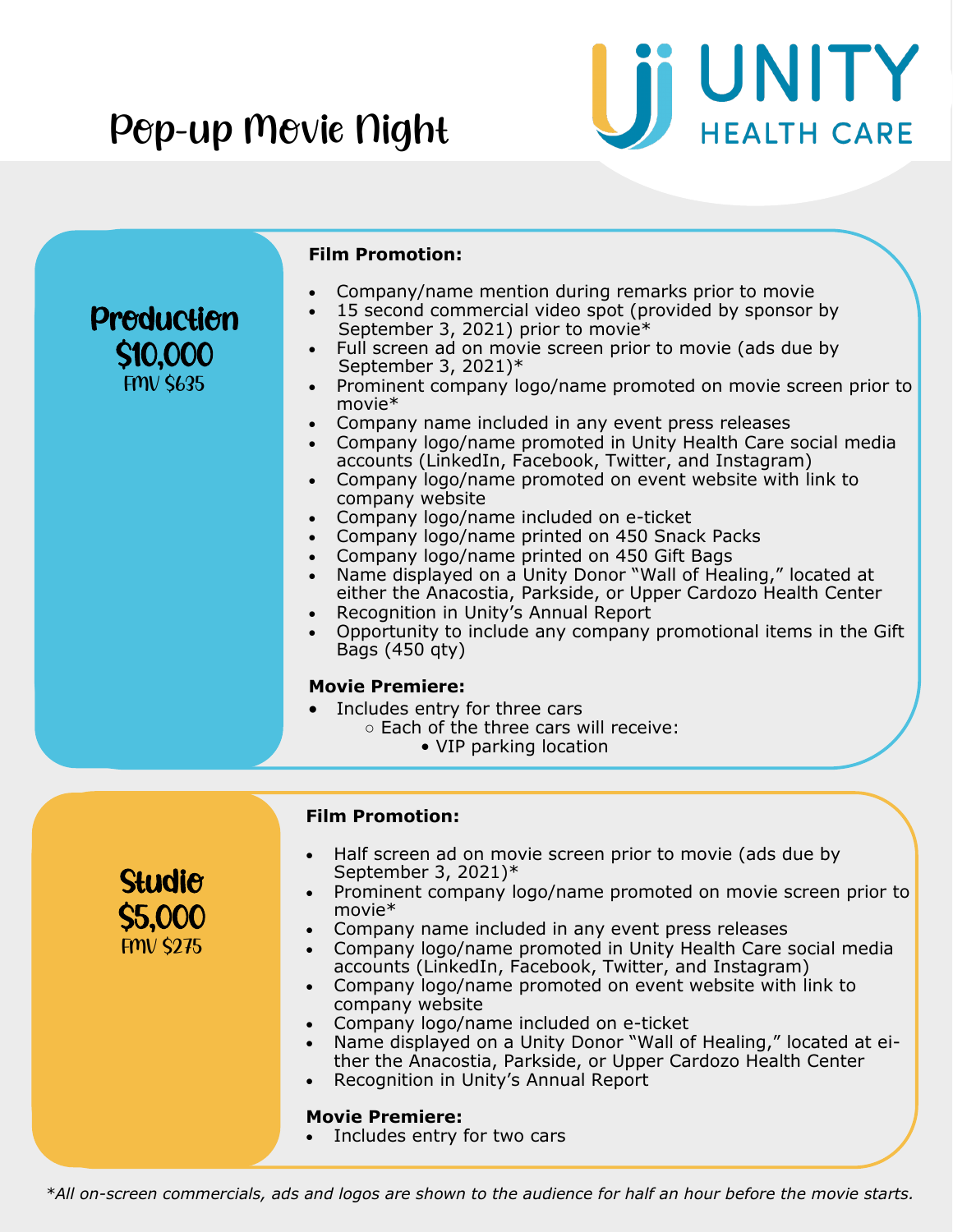

| <b>Celebrity</b><br>\$2,500<br><b>FMV \$255</b>                                                                                                                                               | <b>Film Promotion:</b><br>Quarter screen ad on movie screen prior to movie (ads due by<br>September 3, 2021)*<br>Company logo/name promoted on movie screen prior to movie*<br>Company logo/name promoted in Unity Health Care social media<br>$\bullet$<br>accounts (LinkedIn, Facebook, Twitter, and Instagram)<br>Company logo/name promoted on event website<br>Recognition in Unity's Annual Report<br><b>Movie Premiere:</b><br>Includes entry for one car |
|-----------------------------------------------------------------------------------------------------------------------------------------------------------------------------------------------|------------------------------------------------------------------------------------------------------------------------------------------------------------------------------------------------------------------------------------------------------------------------------------------------------------------------------------------------------------------------------------------------------------------------------------------------------------------|
|                                                                                                                                                                                               | <b>Film Promotion:</b><br>Quarter screen ad on movie screen prior to movie (ads due by<br>September 3, 2021)*                                                                                                                                                                                                                                                                                                                                                    |
| <b>Feed Truck</b><br><b>\$2,500</b><br><b>FMV \$255</b><br><i>(four available)</i>                                                                                                            | Company logo/name promoted on signage at one food truck<br>Company logo/name promoted in Unity Health Care social media<br>$\bullet$<br>accounts (LinkedIn, Facebook, Twitter, and Instagram)<br>Company logo/name promoted on event website<br>Recognition in Unity's Annual Report<br><b>Movie Premiere:</b>                                                                                                                                                   |
| All event concessions will be<br>previded by lecal feed trucks                                                                                                                                | Includes entry for one car                                                                                                                                                                                                                                                                                                                                                                                                                                       |
| Heneywagen<br>\$2,500<br><b>FMV \$255</b>                                                                                                                                                     | <b>Film Promotion:</b><br>Quarter screen ad on movie screen prior to movie (ads due by<br>September 3, 2021)*<br>Company logo/name promoted on signage on top of your car<br>Company logo/name promoted in Unity Health Care social media<br>$\bullet$<br>accounts (LinkedIn, Facebook, Twitter, and Instagram)<br>Company logo/name promoted on event website<br>$\bullet$<br>Recognition in Unity's Annual Report                                              |
| <b>Yeur denatien will suppert</b><br>the entry costs and<br>cencessiens fer a Unity<br>patient and their family when<br>are in need, or a Unity<br>frentline staff member and<br>their family | <b>Movie Premiere:</b><br>Includes entry for one car                                                                                                                                                                                                                                                                                                                                                                                                             |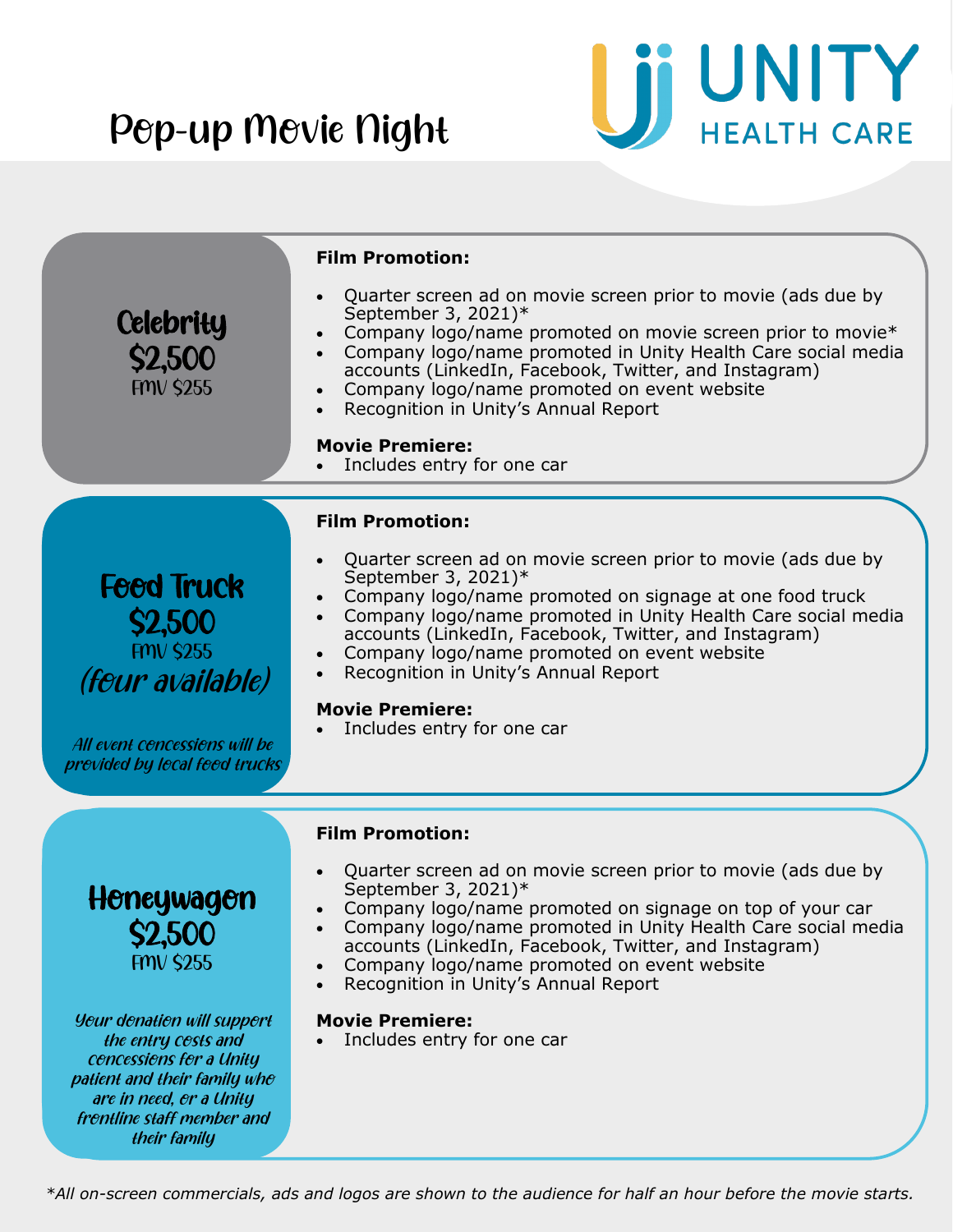

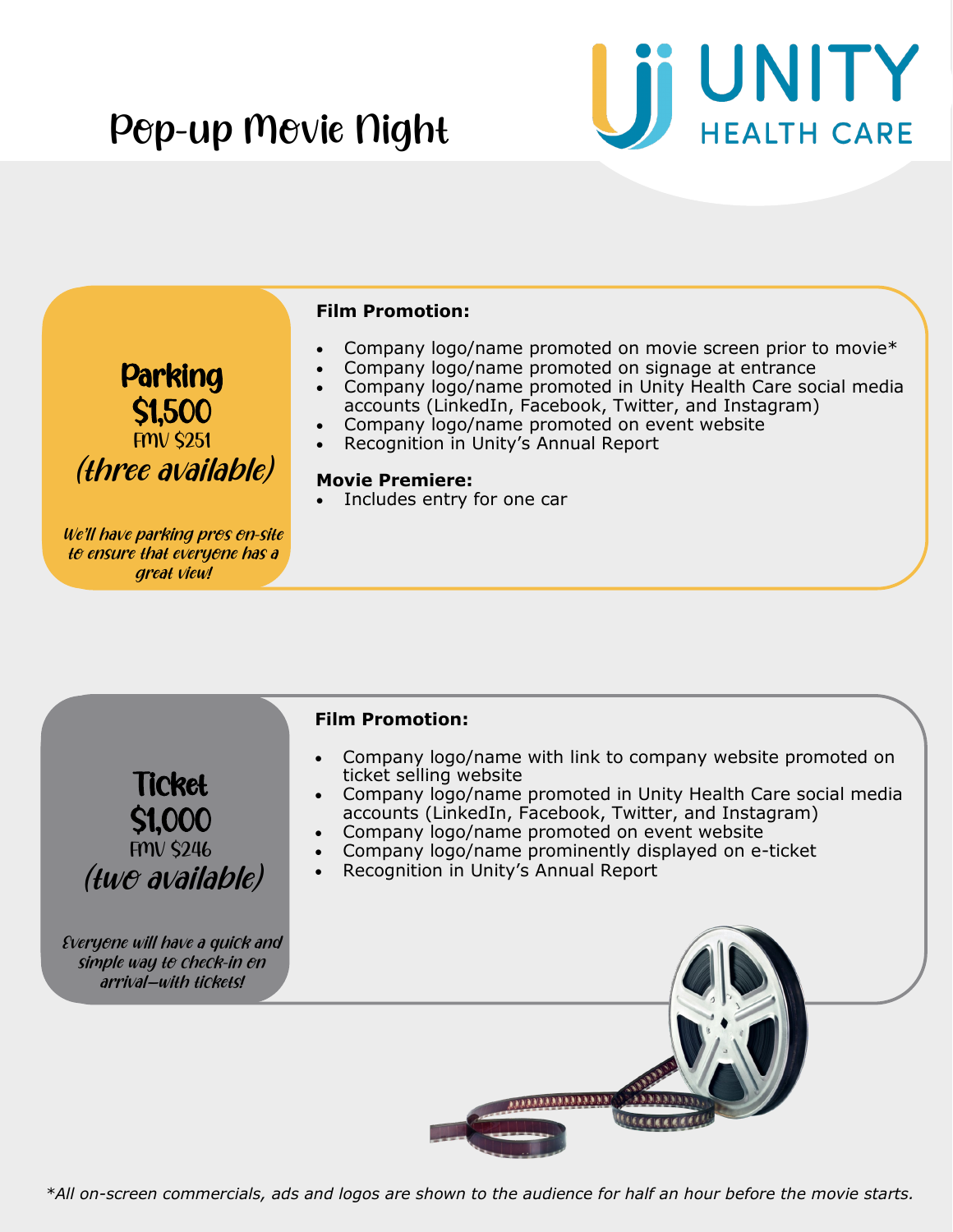

#### **Film Promotion:**

- Company logo/name promoted on movie screen prior to movie\*
- Company logo/name promoted on event website
- Company logo/name printed on 450 Snack Packs
- Recognition in Unity's Annual Report
- Opportunity to include any company promotional items in the Gift Bags (450 qty)

Snack Pack \$1,000 FMV \$236 (one available)

Everyone will receive a complimentary snack pack on arrival. They're sure to be a hit as they'll contain something salty, something sweet and a bottle of water.

#### **Film Promotion:**

- Company name promoted on movie screen prior to movie\*
- Company logo/name promoted on event website
- Company logo/name printed on 450 Gift Bags
- Recognition in Unity's Annual Report
- Opportunity to include any company promotional items in the Gift Bags (450 qty)

Everyone will receive a fond farewell gift as they depart for the evening. It'll be something to remember us by!

Gift Bag

\$1,000 FMV \$236

(one available)

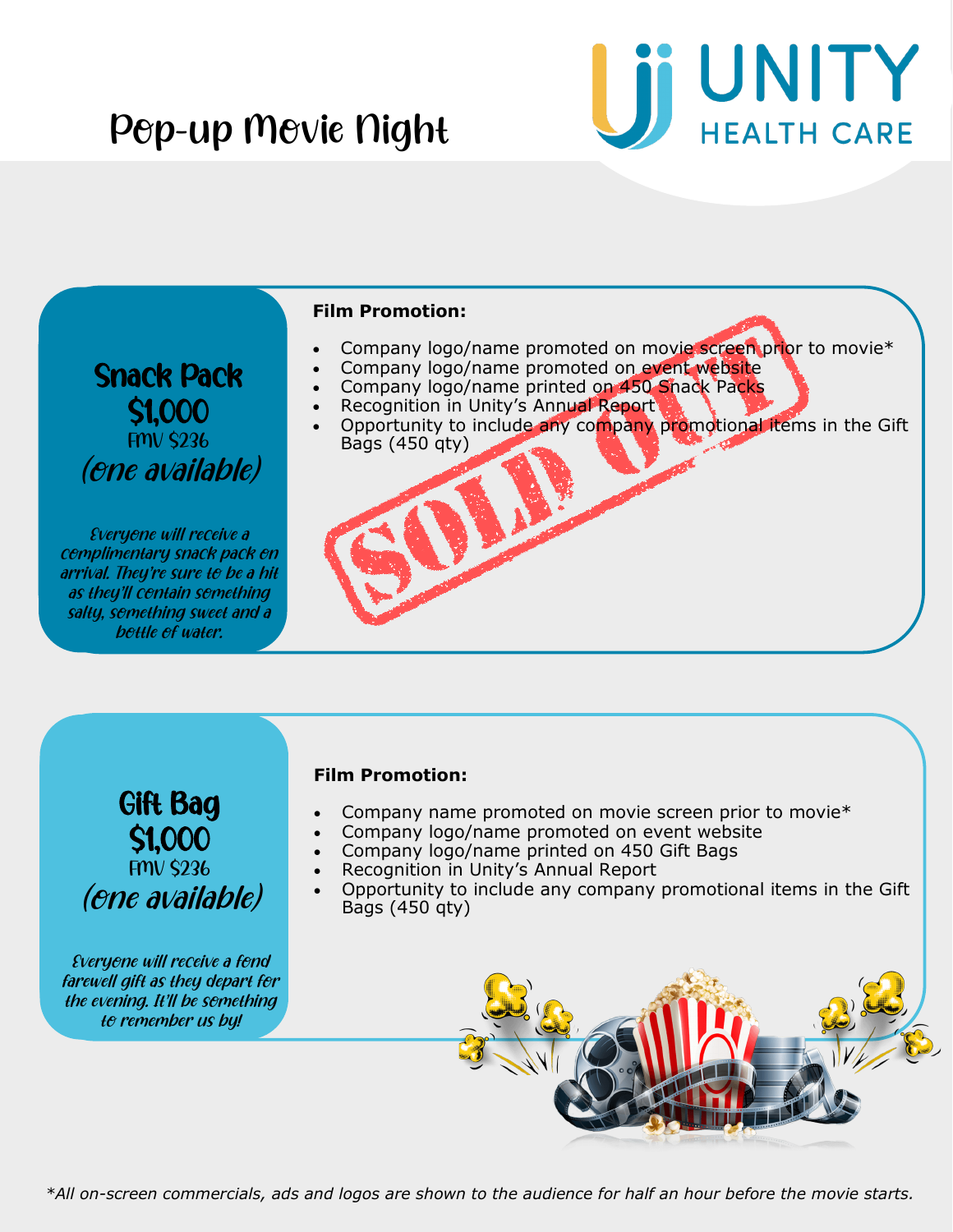



\$1,000 FMV \$246 (one available)

Help us prepare our community for the upcoming winter! Let's stuff Unity'<sup>s</sup> HealhMobile with new winter ceats, scarves, gleves, hats and socks (due to COVID, new items only please!)

- **HealthMobile**
- Company logo/name promoted in Unity Health Care social media accounts (LinkedIn, Facebook, Twitter, and Instagram)
- Company logo/name promoted on event website
- Recognition in Unity's Annual Report



For information and questions, please contact: Audrey White, Director of Corporate and Community Relations Email: awhite@unityhealthcare.org • Phone: 202.465.6134